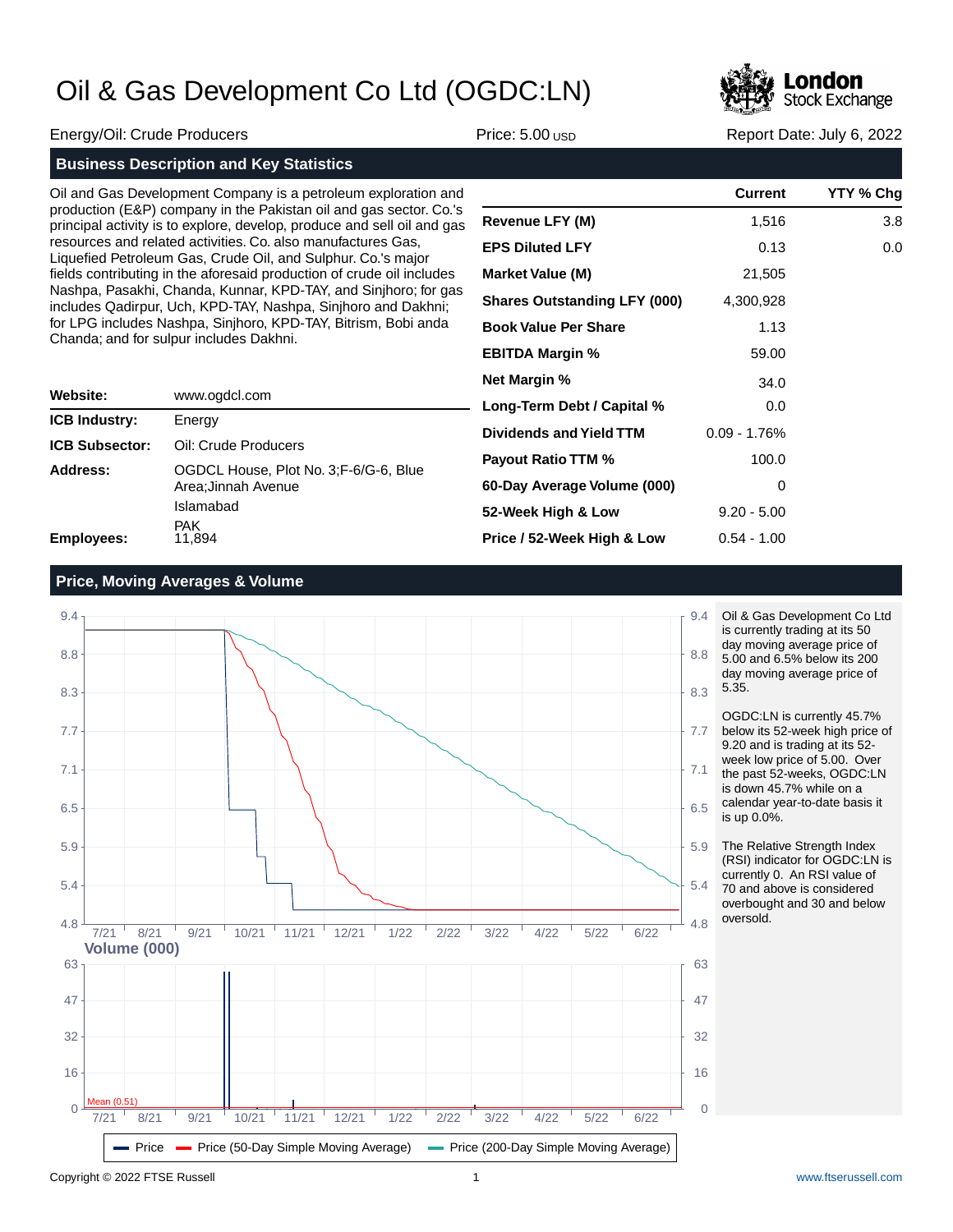

### Energy/Oil: Crude Producers **Price: 5.00** USD Price: 5.00 USD Report Date: July 6, 2022

### **Price Performance, Technical Indicators & Risk Metrics**

| <b>Price Performance</b> | % Change | <b>Difference</b><br><b>vs FTSE 350</b> | <b>Technical Indicators</b>          |         |
|--------------------------|----------|-----------------------------------------|--------------------------------------|---------|
| 1-Day $%$                | 0.00     | $-1.22$                                 | 50-Day Average Price                 | 5.00    |
| 1-Week %                 | 0.00     | 2.73                                    | Price / 50-Day Average               | 1.00    |
| 4-Week %                 | 0.00     | 6.71                                    | 200-Day Average Price                | 5.35    |
| 52-Week %                | $-45.65$ | $-42.25$                                | Price / 200-Day Average              | 0.94    |
| Quarter-to-Date %        | 0.00     | 0.79                                    | <b>RSI - Relative Strength Index</b> | 0.00    |
| Year-to-Date %           | 0.00     | 6.75                                    | <b>Risk Metrics</b>                  |         |
| Last Month %             | 0.00     | 6.20                                    | <b>Price Volatility</b>              | 0.00    |
| <b>Last Quarter %</b>    | 0.00     | 5.75                                    | <b>Sharpe Ratio</b>                  | $-0.22$ |
| Last Calendar Year %     | -45.65   | -60.01                                  | <b>Sortino Ratio</b>                 | $-0.23$ |

### **5-Year Price Performance vs. FTSE 350**



Over the past five years, Oil & Gas Development Co Ltd's stock price is down 61.5% which is 58.0% below the FTSE 350 Index performance of -3.5% over the same period. Oil & Gas Development Co Ltd's cumulative annualized growth rate (CAGR) over the five year period has been -17.5% while that of the FTSE 350 Index has been -0.7%.

Over the past year, Oil & Gas Development Co Ltd's stock price performance of -45.6% has underperformed that of the FTSE 350 Index by 42.3%. On a year-to-date basis, Oil & Gas Development Co Ltd's stock price performance of 0.0% has underperformed the FTSE 350 Index by 6.8%.

Over the past week, Oil & Gas Development Co Ltd's stock price performance of 0.0% has outperformed that of the FTSE 350 Index by 2.7%.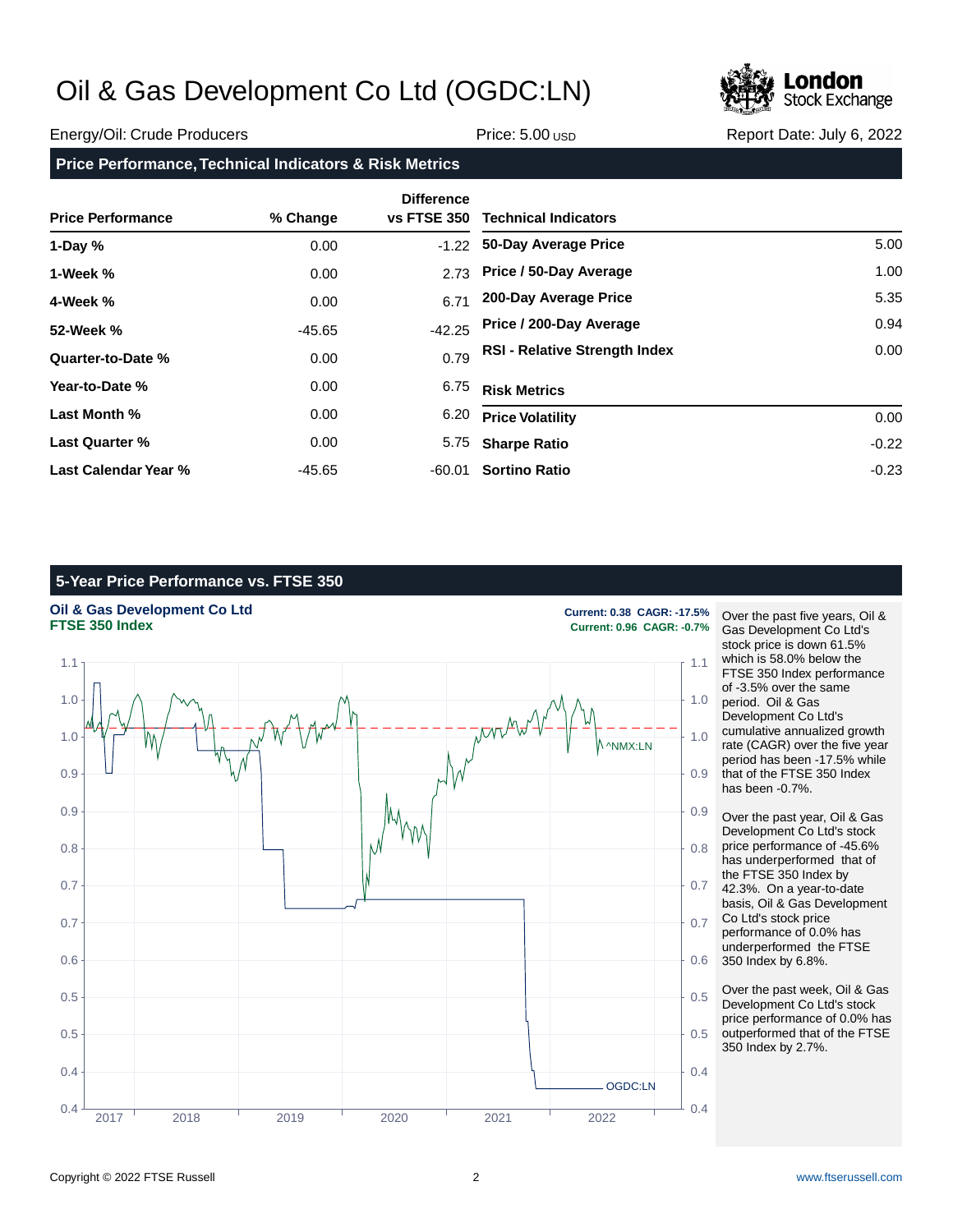

### Energy/Oil: Crude Producers **Price: 5.00 USD Report Date: July 6, 2022** Report Date: July 6, 2022

| <b>Growth and Profitability Metrics</b> |         |         |         |                            |                |                   |                    |
|-----------------------------------------|---------|---------|---------|----------------------------|----------------|-------------------|--------------------|
| <b>Historical Growth</b>                | 3-Year  | 5-Year  | 10-Year | Profitability              | <b>Current</b> | 5-Year<br>Average | 10-Year<br>Average |
| Revenues %                              | $-3.5$  | $-0.5$  |         | <b>Gross Margin %</b>      | 58.4           | 60.3              | 62.0               |
| Revenues Per Share %                    | $-3.5$  | $-0.5$  |         | <b>EBITDA Margin %</b>     | 59.0           | 65.9              | 66.4               |
| <b>EBITDA %</b>                         | -6.4    | 0.0     |         | Pre-Tax Margin %           | 51.3           | 56.6              | 58.2               |
| <b>EPS Diluted %</b>                    | $-9.1$  | 0.0     |         | <b>Net Margin %</b>        | 34.0           | 38.7              | 40.0               |
| <b>Free Cash Flow %</b>                 | $-20.6$ | 0.7     |         | <b>Return on Equity %</b>  | 11.2           | 13.9              | 18.7               |
| <b>Cash from Operations %</b>           | $-14.7$ | $-13.7$ |         | <b>Return on Capital %</b> | 11.2           | 13.9              | 18.7               |
| <b>Book Value %</b>                     | 2.6     | 1.3     |         | Return on Assets %         | 9.0            | 11.3              | 15.0               |
|                                         |         |         |         |                            |                |                   |                    |



 $33.6$   $\frac{1}{20.2}$   $\frac{1}{20.6}$   $\frac{33.6}{20.2}$   $\frac{1}{20.3}$   $\frac{33.6}{20.2}$   $\frac{1}{20.3}$   $\frac{33.6}{20.2}$ 

 $11.0 \frac{1}{1004}$   $11.0 \frac{1}{1004}$  11.0

2017 2018 2019 2020 2021 2022

 $\sim$  12.7  $\sim$  12.7

 $14.4 \frac{1}{2}$  Mean (13.82) 14.4

16.1  $\sim$  16.1  $\sim$  16.1

2017 2018 2019 2020 2021 2022

 $36.5$   $\uparrow$  36.5

Ltd's cumulative annualized revenue growth rate over the charted period is -3.5%. This compares to cumulatative annualized growth of -3.5% over the past 3 years.

Oil & Gas Development Co Ltd's cumulative annualized EPS growth rate over the charted period is -4.7%. This compares to cumulatative annualized growth of -9.1% over the past 3 years.

Oil & Gas Development Co Ltd's net profit margin of 34.0% is 4.7% below the period's mean net margin of 38.7%. During the charted period, the observed net profit margin high and low were 41.7% and 34.0% respectively.

Oil & Gas Development Co Ltd's return on equity of 11.2% is 2.7% below the period's mean return on equity of 13.9%. During the charted period, the observed ROE high and low were 15.9% and 11.2% respectively.

Mean (13.87)

**Return on Equity %**

Current: 11.20 Median: 14.20 High: 15.90 Low: 11.20 CAGR: -7.5%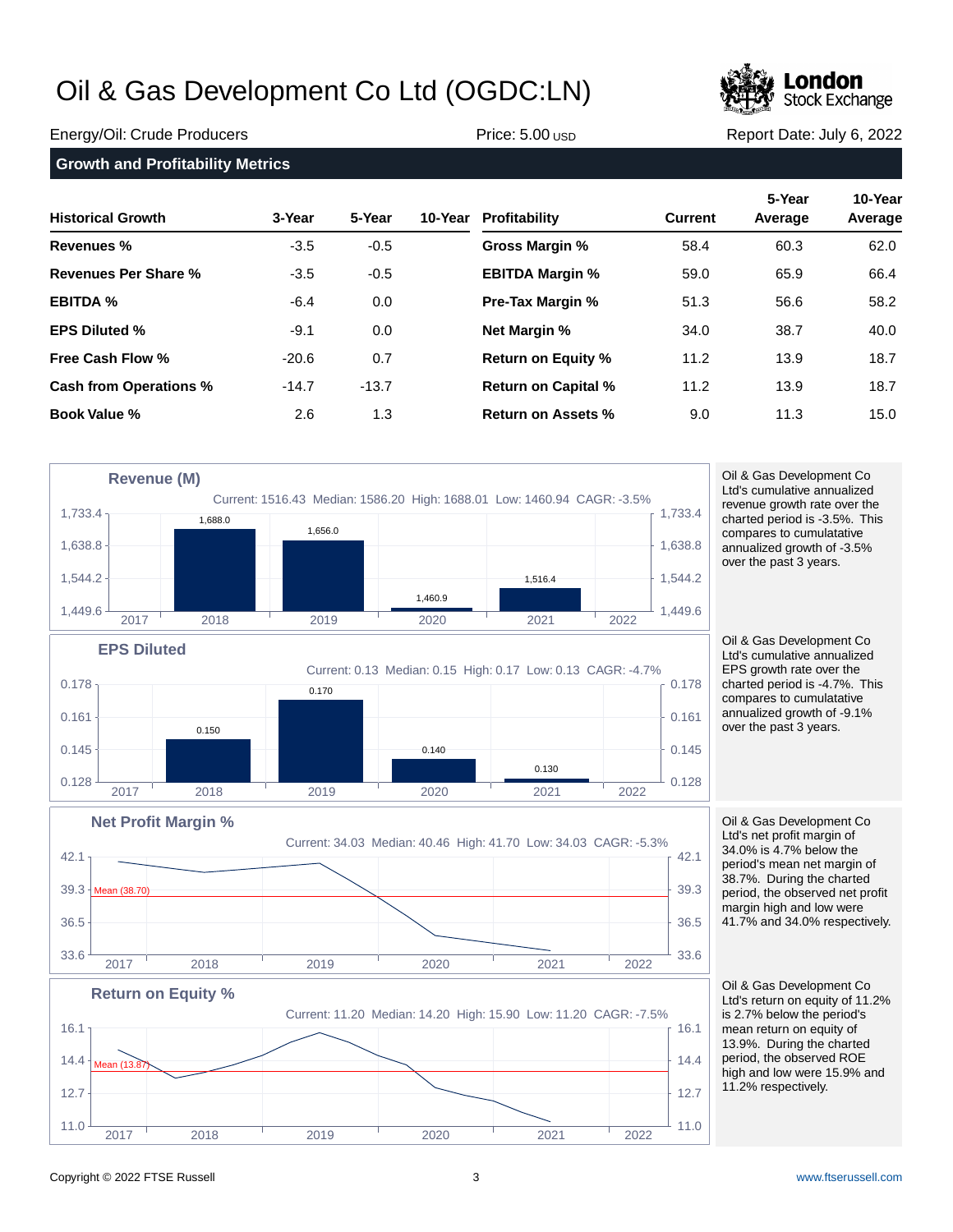

| Energy/Oil: Crude Producers        |                | Price: $5.00$ usp |                          | Report Date: July 6, 2022        |                |                         |                          |
|------------------------------------|----------------|-------------------|--------------------------|----------------------------------|----------------|-------------------------|--------------------------|
| <b>Valuation Metrics</b>           |                |                   |                          |                                  |                |                         |                          |
|                                    | <b>Current</b> | 5-Year<br>Median  | 10-Year<br><b>Median</b> |                                  | <b>Current</b> | 5-Year<br><b>Median</b> | 10-Year<br><b>Median</b> |
| <b>Price / EPS TTM</b>             | 41.7           | 76.7              | 78.1                     | <b>Earnings Yield %</b>          | 2.40           | 1.30                    | 1.26                     |
| <b>Price / Sales</b>               | 14.2           | 26.6              | 33.1                     | <b>Free Cash Flow Yield %</b>    | 0.62           | 0.37                    | 0.30                     |
| <b>Price / Operating Cash Flow</b> | 31.0           | 57.2              | 61.0                     | Dividend Yield %                 | 1.76           | 5.80                    | 4.57                     |
| <b>Price / Book Value</b>          | 4.4            | 9.8               | 12.0                     | <b>Enterprise Value / EBITDA</b> | 22.6           | 41.4                    | 48.0                     |



### Copyright © 2022 FTSE Russell 4 [www.ftserussell.com](http://www.ftserussell.com)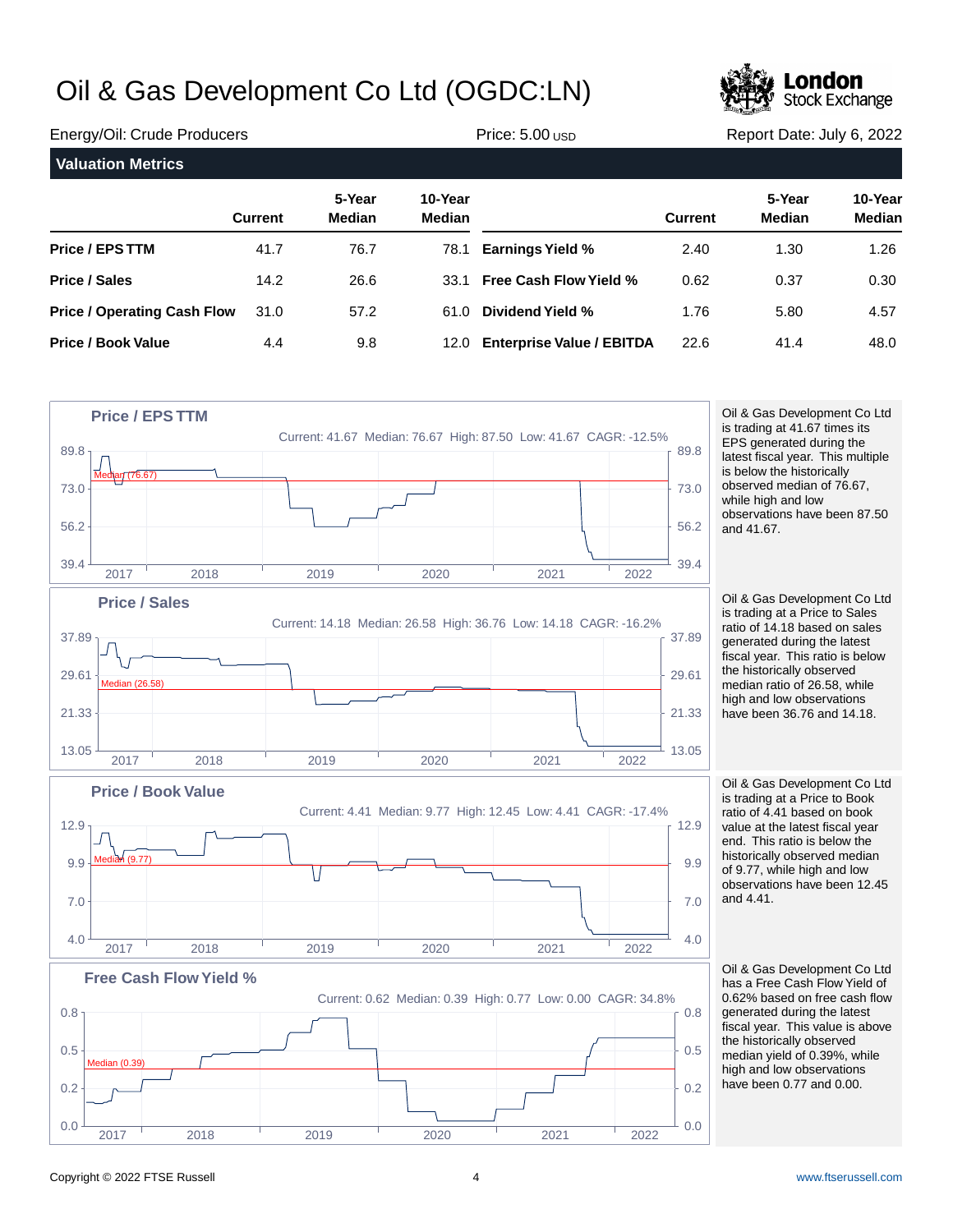

### Energy/Oil: Crude Producers **Price: 5.00 USD Report Date: July 6, 2022** Report Date: July 6, 2022

| 1.76% |
|-------|
|       |
|       |
|       |
|       |
|       |
|       |
|       |
|       |
|       |
|       |
|       |
|       |
|       |
|       |

### **Dividend Growth and Yield**



Oil & Gas Development Co Ltd's trailing 12-month dividend per share is 0.09 and its dividend has grown at a cumulative annualized rate of -32.2% over the charted period. This compares to dividend growth of -82.00% over the past year and cumulative annualized growth of -50.90% over the past 3 years.

Oil & Gas Development Co Ltd's current dividend yield is 1.76% based on trailing 12 month dividends. The current yield is below the historically observed median of 5.80% and, over the charted time period, the observed high yield has been 9.76% and the observed low yield has been 1.76%.

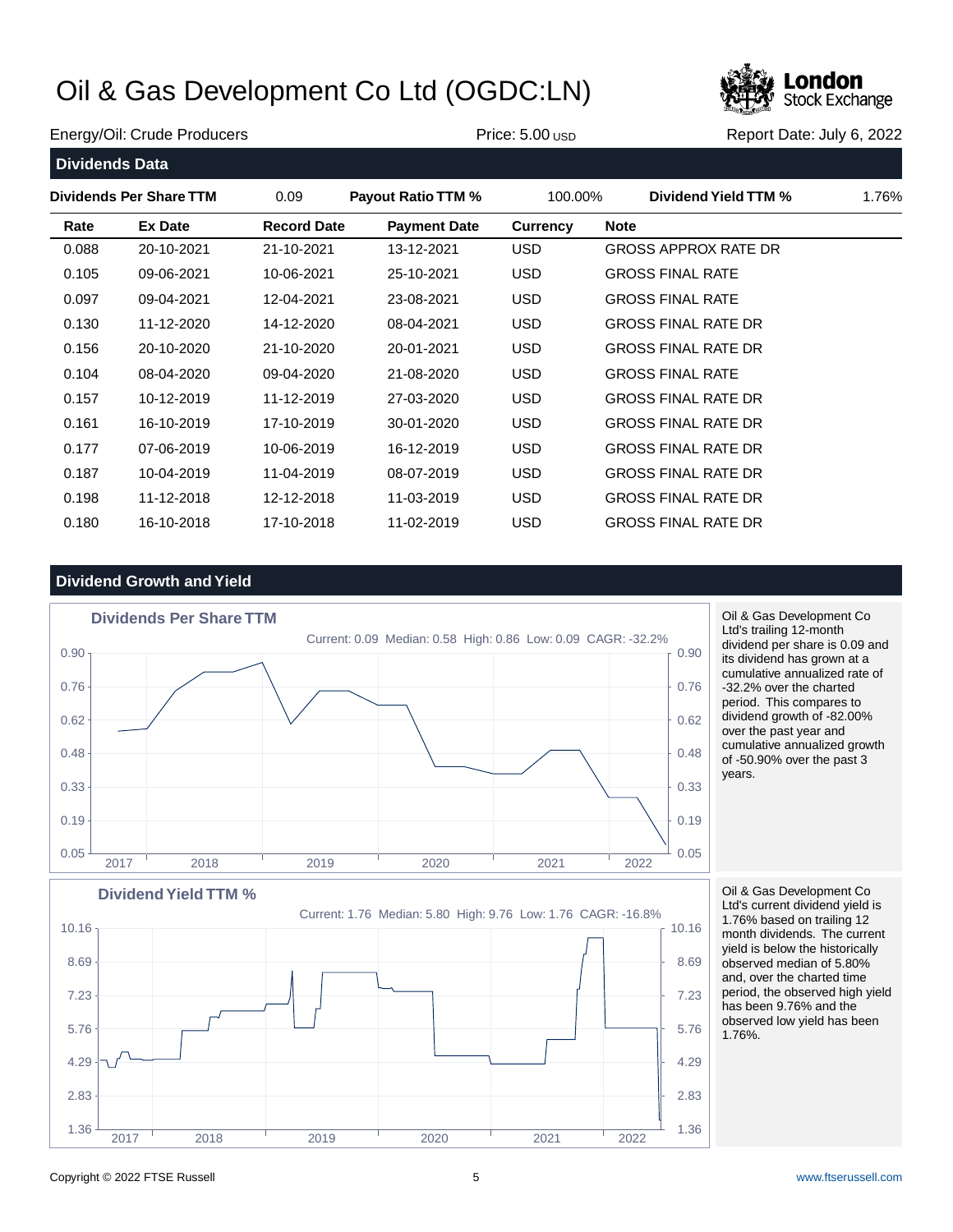

### **ICB Subsector Peer Comparisons**





104.8

99.9 99.9 99.9 99.9 99.9 99.9





### **Price / EPS TTM Price / Book Value**



### **EPS 5-Year Growth Rate % Revenue 5-Year Growth Rate %**



## Energy/Oil: Crude Producers **Price: 5.00 USD Report Date: July 6, 2022** Report Date: July 6, 2022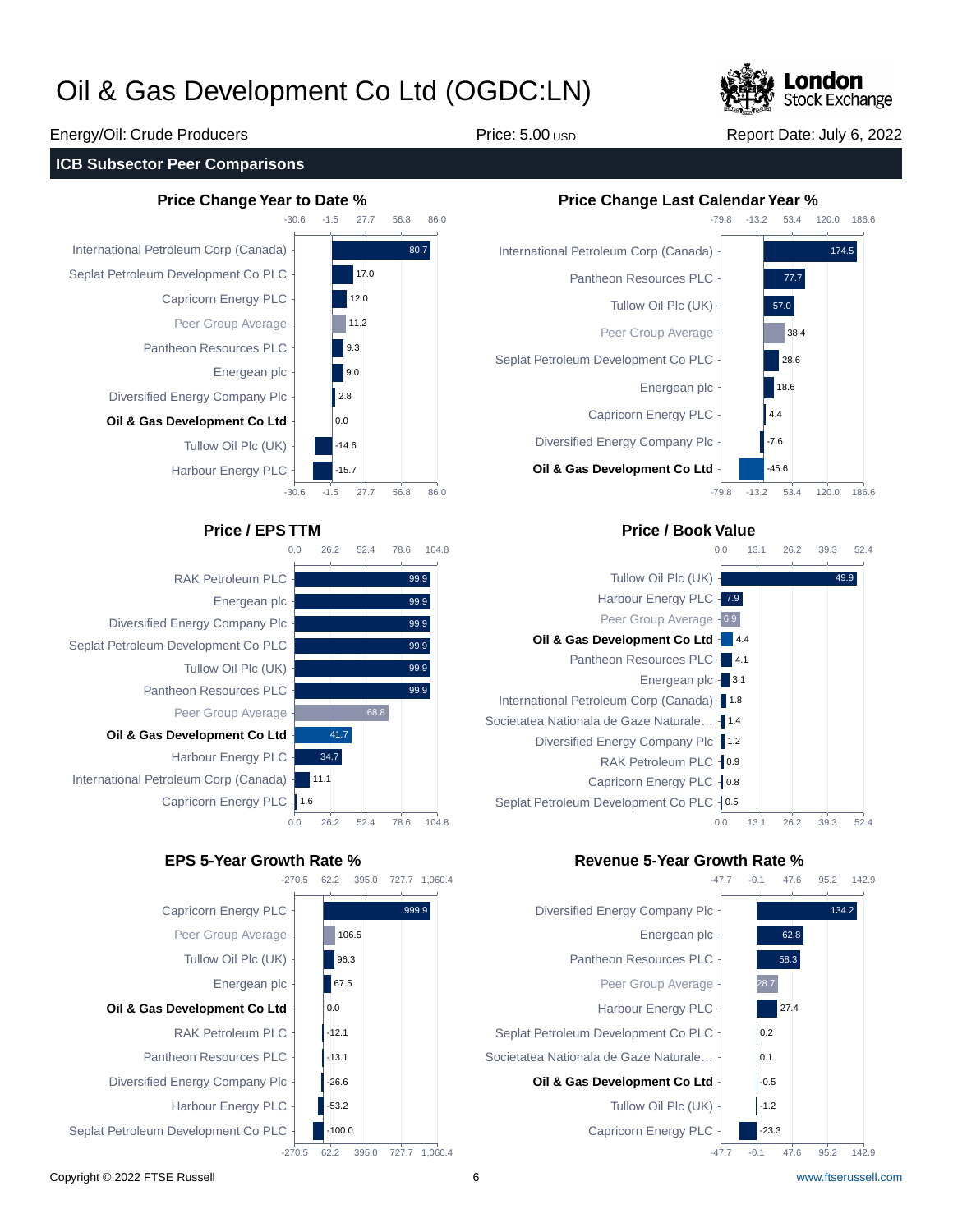

Energy/Oil: Crude Producers **Price: 5.00 USD Report Date: July 6, 2022** 

### **Abbreviations:**

| <b>CAGR</b>   | - Cumulative annual growth rate.                                |
|---------------|-----------------------------------------------------------------|
| <b>EBIT</b>   | - Earnings before interest and taxes.                           |
| <b>EBITDA</b> | - Earnings before interest, taxes, depreciation & amortization. |
| LFY           | - Last fiscal year                                              |
| М             | - Million                                                       |
| <b>LON</b>    | - London Stock Exchange                                         |

### **Definitions:**

**Market Value** - Weekly Price times latest Shares Outstanding times any applicable ADR factor.

**Revenue** - Sum of the last four quarters of Revenues.

**Revenue Per Share** - Sum of the last four quarters of Total Revenue divided by Weighted Average Shares Outstanding.

**Operating EPS LFY** - EPS excluding non-recurring, non-operating items, fiscal year aligned TTM value.

60-Day Average Volume (000) - The average of the last 60 daily volume values in thousands of shares.

**Price 52-Week High** - The high closing price from the last 52 weeks of daily closing prices.

**Price 52-Week Low** - The low closing price from the last 52 weeks of daily closing prices.

**Price / 52-Week High** - Latest price divided by the high price from the past 52 weeks of daily closing prices.

**Price / 52-Week Low** - Latest price divided by the low price from the past 52 weeks of daily closing prices.

**50-Day Average Price** - Mean of last 50 daily closing prices.

**200-Day Average Price** - Mean of last 200 daily closing prices.

Price / 50-Day Average Price - Latest closing price divided by mean of last 50 daily closing prices, as a percentage.

**Price / 200-Day Average Price** - Latest closing price divided by mean of last 200 daily closing prices, as a percentage.

Relative Strength Index - Relative Strength Index or RSI measures the magnitude of gains over a given time period against the magnitude of losses over that period. The equation is RSI = 100 - 100 / (1 + RS) where RS = (total gains / n) / (total losses / n) and n = number of RSI periods. In this item, 14 days is used and one year of daily prices are considered. A value of 30 or below may imply oversold and 70 or above may imply overbought.

**Price Volatility** - The standard deviation of the last 20 days of daily closing prices.

Sharpe Ratio - The 5 year average of the excess monthly return over the risk - free rate(1 - month T - bill) over the 5 year standard deviation of the same series.

**Sortino Ratio** - The same calculation as the Sharpe Ratio but with positive excess returns set to zero for the standard deviation denominator, so only negative volatility weighs in.

**Dividends Per Share TTM** - Sum of the last four quarters of Dividends Per Share.

Payout Ratio - Dividends Per Share TTM divided by Operating EPS TTM.

**Dividend Yield TTM %** - Sum of the last four quarter of Dividends Per Share divided by Weekly Price.

**EBITDA** - Sum of the last four quarters of EBITDA (Operating Income + Depreciation & Amortization).

**Free Cash Flow** - Sum of the last four quarters Net Cash from Operations minus Capital Expenditures (Purchase of Property, Plant & Equipment), from the Cash Flow Statement.

**Book Value Per Share** - Total Common Equity last quarter divided by Shares Outstanding last quarter.

**Gross Margin %** - Sum of the last four quarters Gross Profit divided by the sum of the last four quarters Revenues.

**EBITDA Margin %** - Sum of the last four quarters EBITDA divided by the sum of the last four quarters Revenues.

**Pre-Tax Margin %** - Sum of the last four quarters of Earnings Before Taxes divided by sum of the last four quarters Revenues.

**Net Profit Margin %** - Sum of the last four quarters of Operating EPS divided by sum of the last four quarters Revenues Per Share.

**Return on Equity %** - Sum of the last four quarters of Operating EPS divided by the average of the last four quarters Book Value.

**Return on Capital %** - Sum of the last four quarters of Operating EPS divided by the average of the last four quarters Total Capital Per Share.

**Return on Assets %** - Sum of the last four quarters of Operating EPS divided by the average of the last four quarters Total Assets Per Share.

**Price / EPS TTM** - Weekly Price divided by the sum of the last four quarters of Operating EPS (capped at 99.9).

**Price / Sales** - Weekly Price divided by Revenues Per Share TTM.

**Price / Book Value** - Weekly Price divided by Book Value Per Share last quarter. Book Value Per Share is Total Common Equity last quarter divided by Shares Outstanding last quarter (capped at 49.9).

**Free Cash Flow Yield %** - Free Cash Flow Per Share TTM divided by Weekly Price.

Enterprise Value - Market Value plus Total Debt last year plus Preferred Equity last year minus Cash & Cash Equivalents last year.

**Enterprise Value / Sales** - Enterprise Value divided by the sum of the last four quarters of Revenue.

**Enterprise Value / EBITDA** - Enterprise Value divided by EBITDA TTM.

**Enterprise Value / EBIT** - Enterprise Value divided by trailing four quarters of Operating Income.

Enterprise Value / Free Cash Flow- Enterprise Value divided by the sum of the last four quarters of Free Cash Flow.

**Russell 1000 Index** - The largest 1,000 stocks by market cap, the index comprehensively covers the US large cap universe.

EPS 5-Year Growth Rate % is capped at 999.9%.

Revenue 5-Year Growth Rate % is capped at 999.9%.